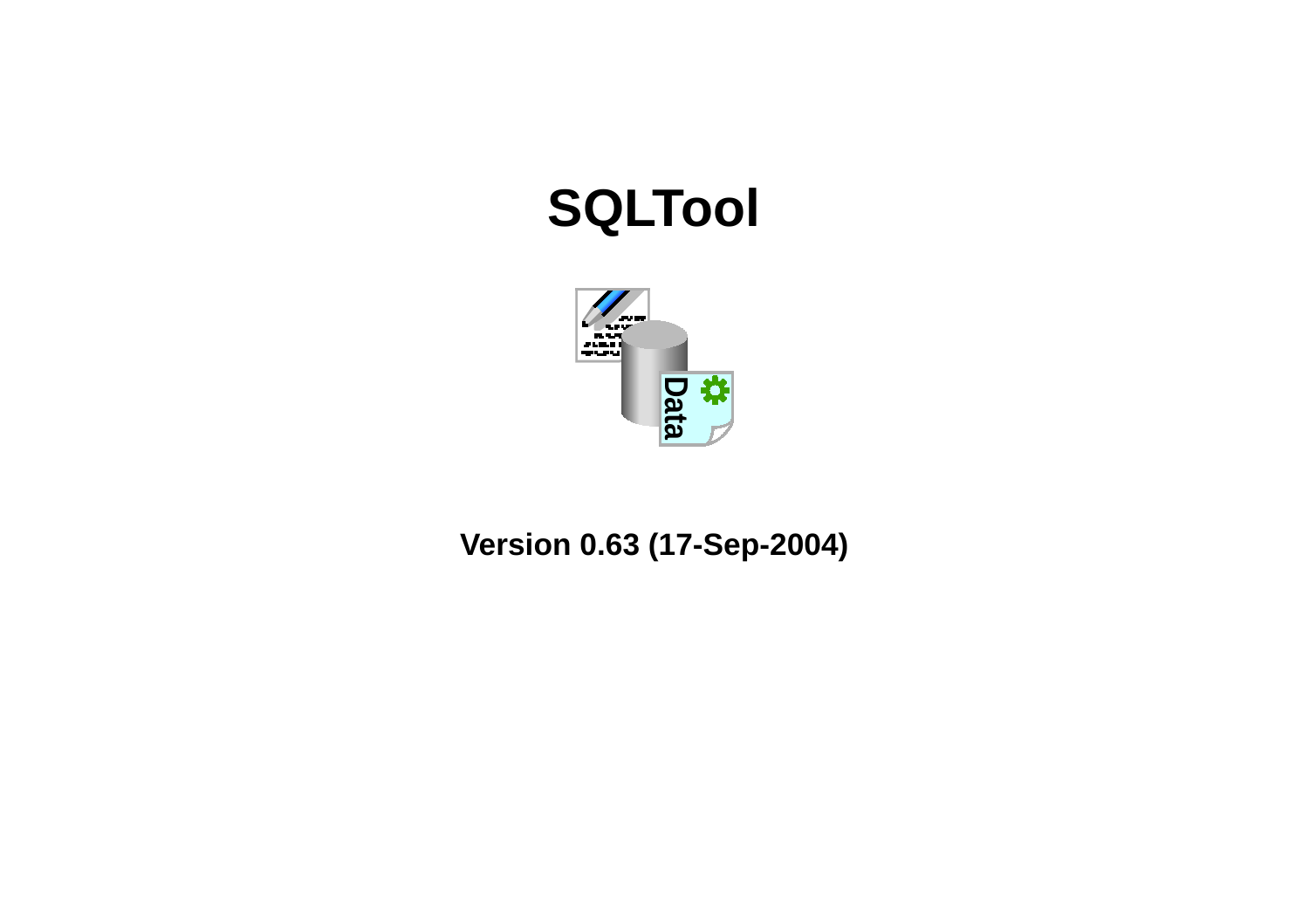# **SQLTool is public domain**

 This program may be freely distributed for no more than the cost of the media on which it is distributed.It remains at all times © Copyright 1997 to 2003 R. F. Windley & The Really Small Software Company.

#### **Disclaimer:**

 This software is supplied as is. No responsibility will be taken by the author for any loss of data through the use or misuse ofthis application.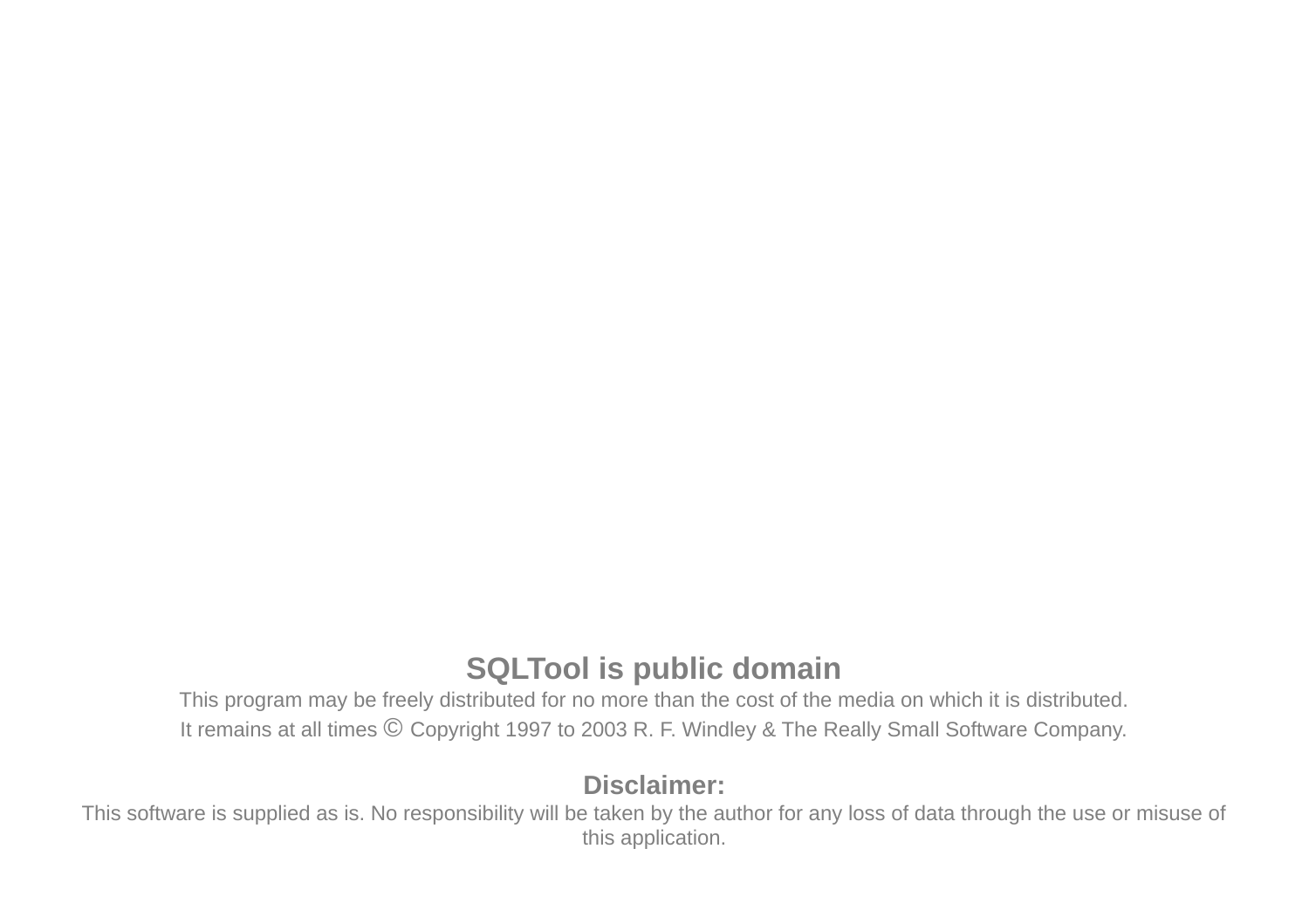# **Contents**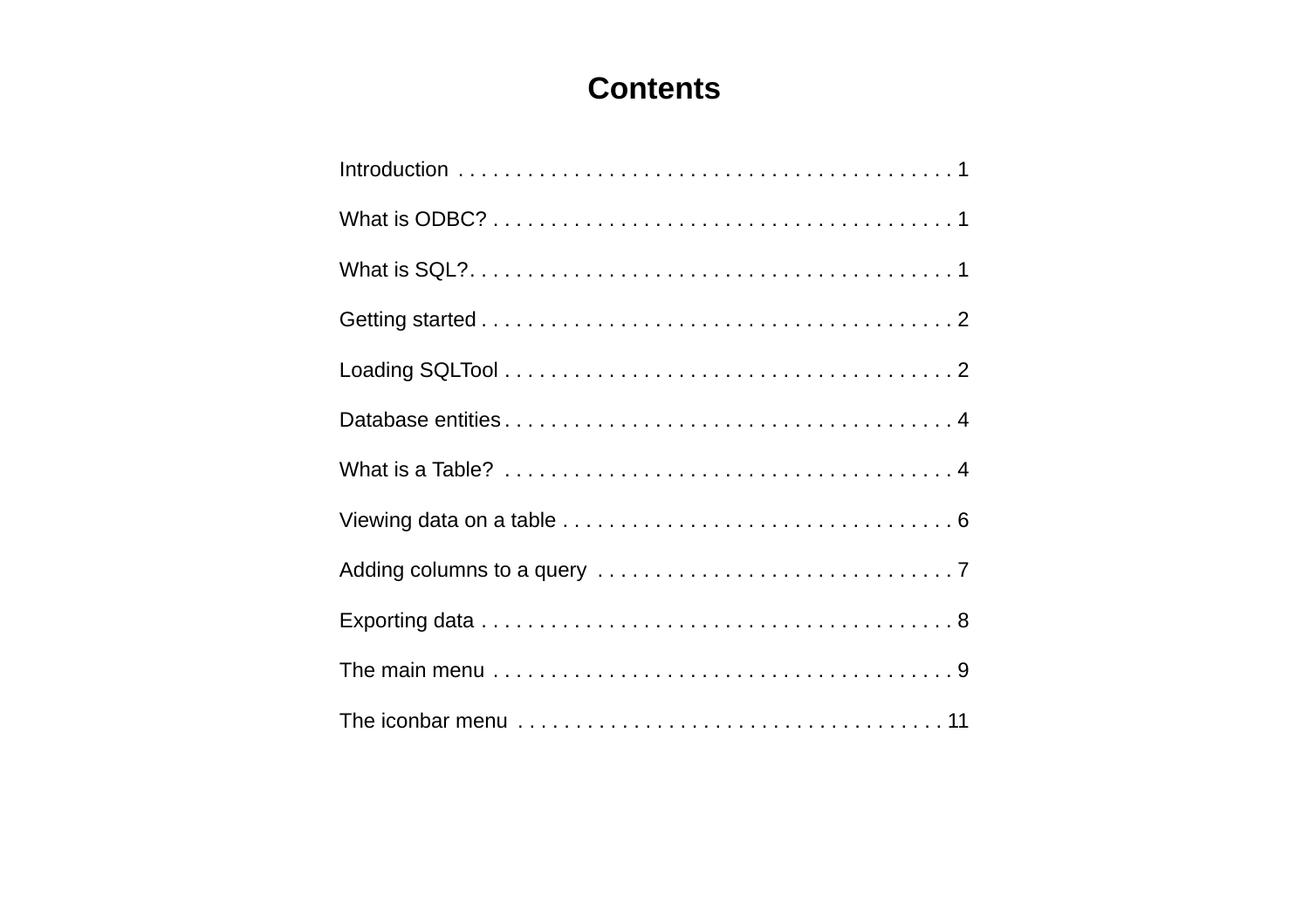# **Introduction**

 SQLTool is a simple tool which allows an SQL database to be interrogated via an ODBC connection. What are SQL and ODBC? Ifthese terms mean nothing to you then SQLTool probably won't be of much use, but see below for an explanation anyway.

### **What is ODBC?**

 ODBC stands for Open DataBase Connectivity. Open Database Connectivity is a widely accepted application programming interface (API) for database access. It is based on the Call-Level Interface (CLI) specifications from X/Open and ISO/IEC fordatabase APIs and uses Structured Query Language (SQL) as its database access language.

### **What is SQL?**

 SQL is an acronym for Structured Query Language. It is a database query language that was adopted as an industry standardin 1986.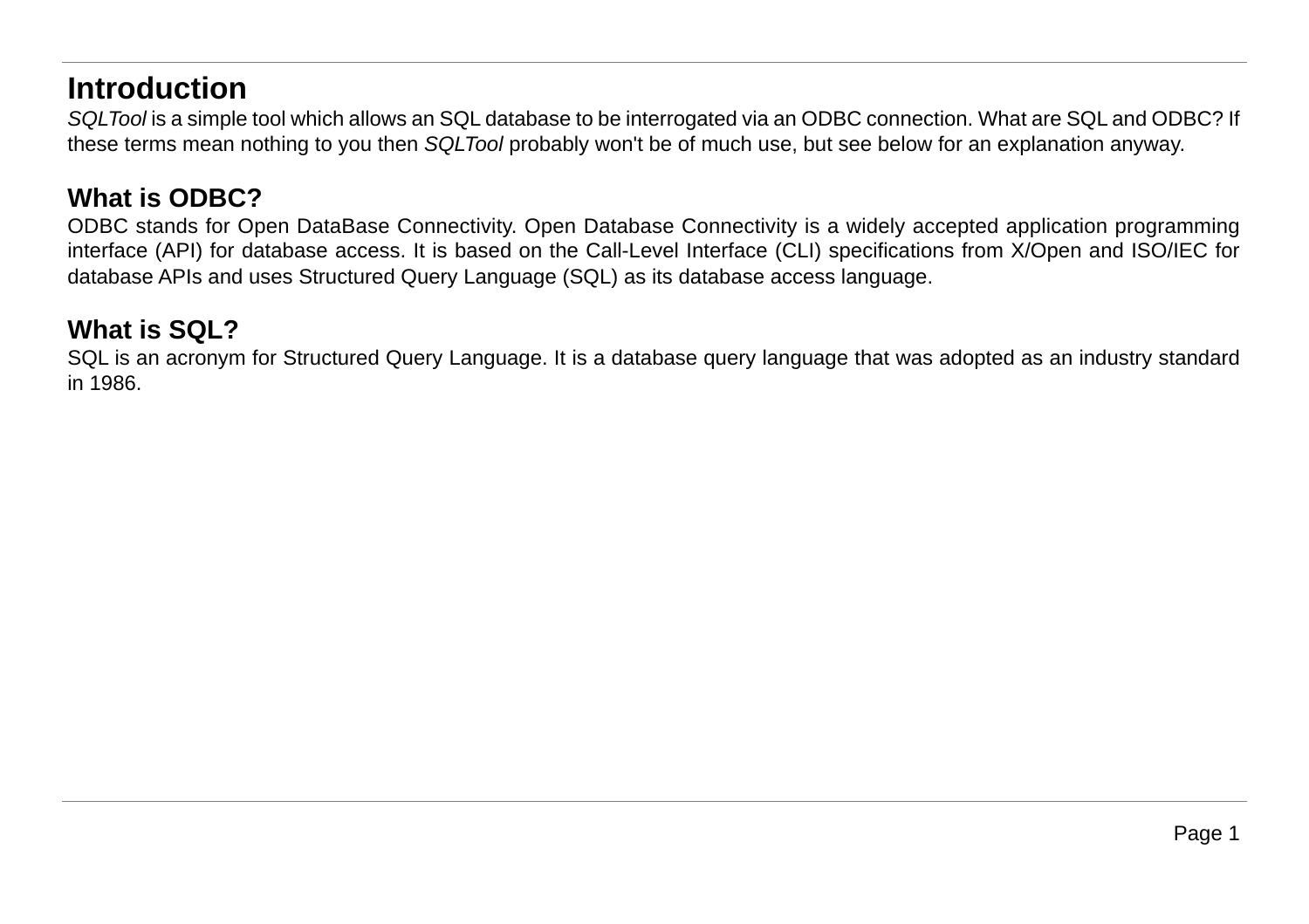# **Getting started**

# **Loading SQLTool**

SQLTool is loaded by double clicking on the SQLTool icon in the filer display:



Once loaded an the SQLTool icon will appear on the iconbar in the standard way.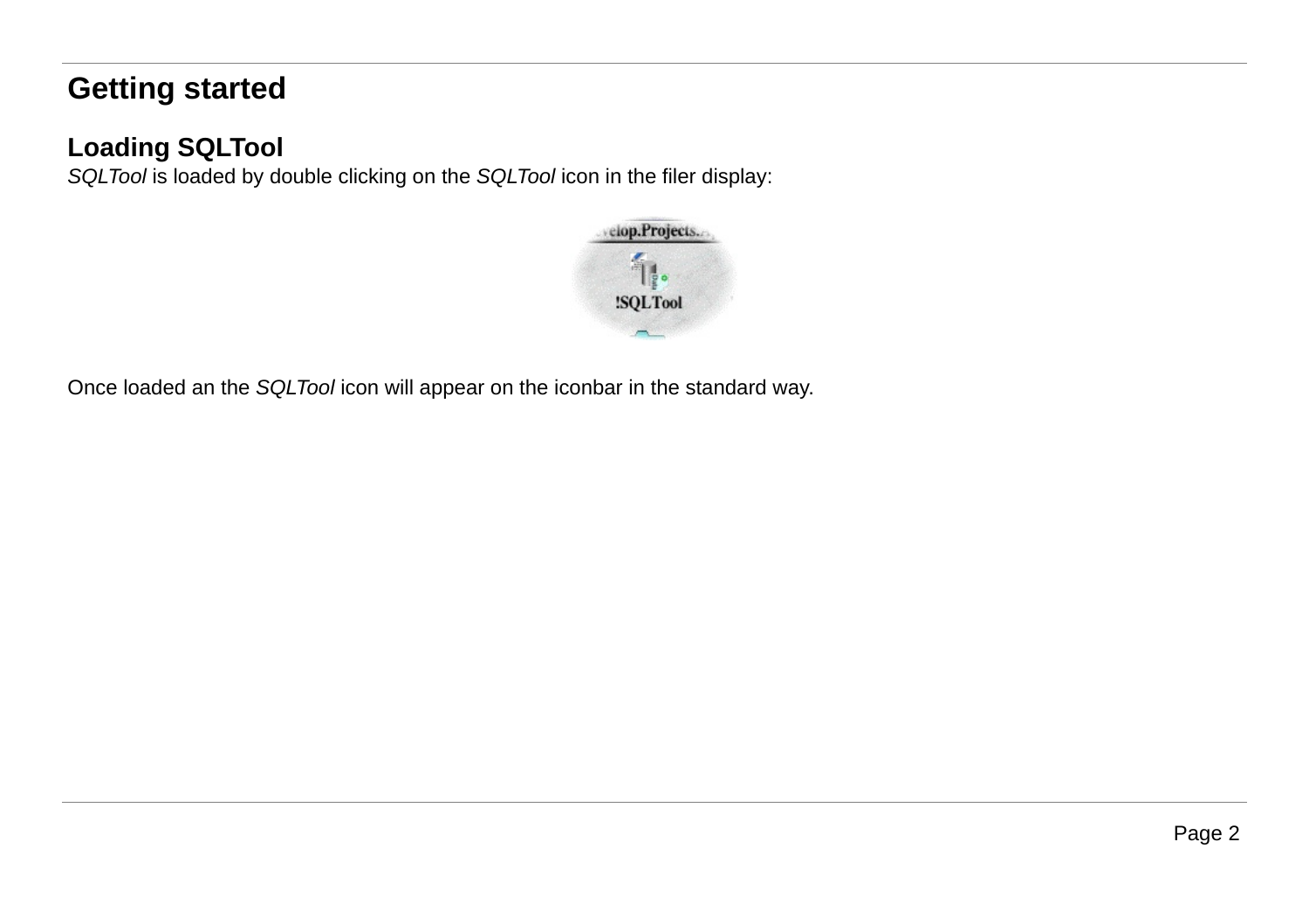# **Connecting to a datasource**

Clicking Select on the iconbar icon will display a window containing valid datasources that have been set up for the computer you are using.



For how to set up datasources refer to the information that came with the ODBC driver manager you are using.

Double clicking on a datasource will display an entity window.

|               | <b>SilverMoon::Entities</b> |  |
|---------------|-----------------------------|--|
|               |                             |  |
|               |                             |  |
| <b>Tables</b> | <b>Procedures</b>           |  |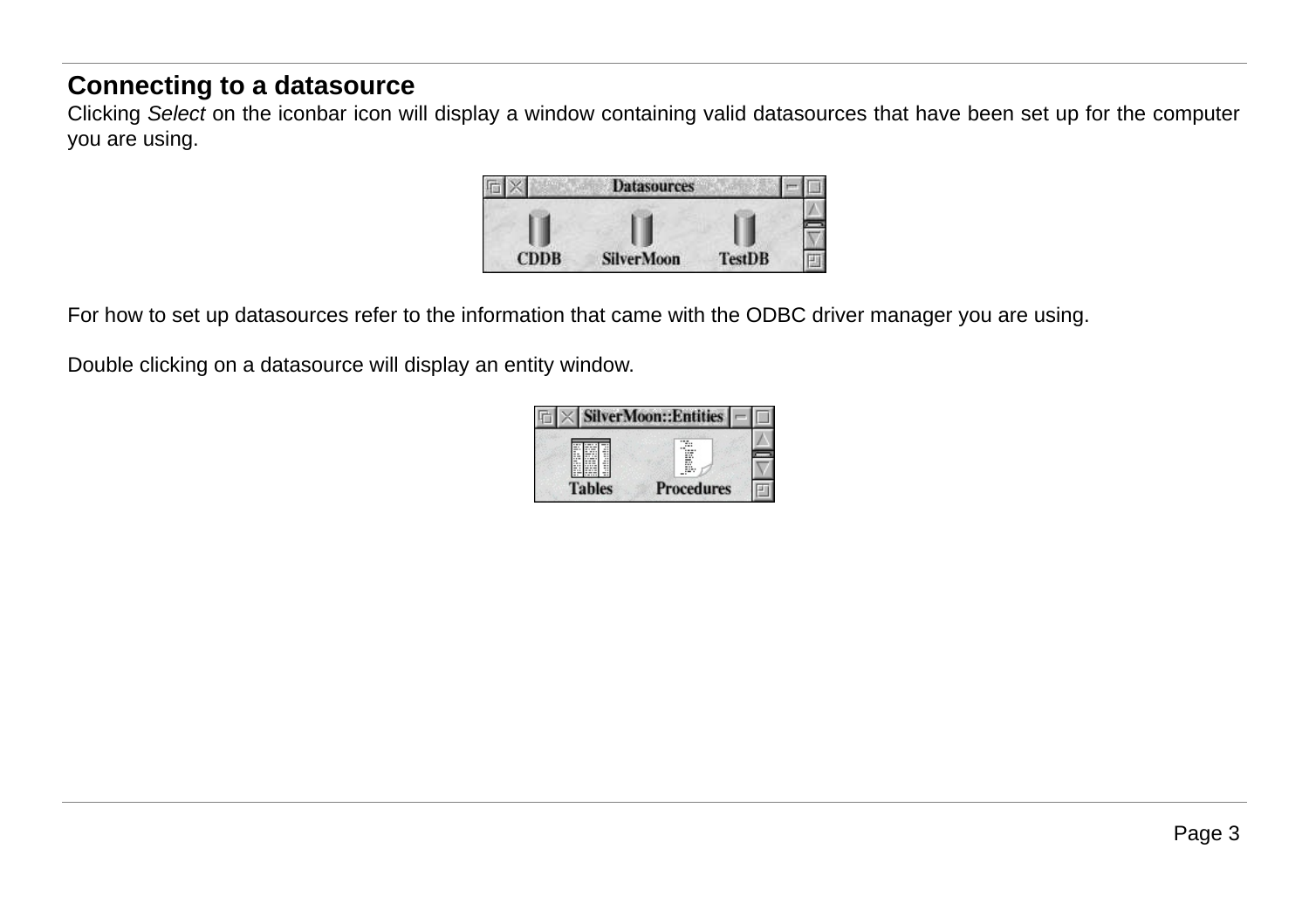# **Database entities**

This shows the different entities that can exist on that datasource. Currently these are *Tables* and *Procedures.* 

# **Tables**

Double clicking on the *Tables* entity displays a list of tables (and views) that are defined for the datasource.



# **What is a Table?**

A *Table* is a little like a spreadsheet in that it is made up of rows and columns of data. Each column has a heading (or name), a type and a size. A row must consist of an entry for each column - although a column can be empty. The contents of a typicaltable might be as follows:

| Forename | <b>Surname</b> | <b>DOB</b> | <b>Sex</b> |
|----------|----------------|------------|------------|
| Adrian   | Smith          | 12/01/1970 | М          |
| Jemma    | Hathelwaite    | 23/12/1967 | F          |
| Alison   | Barton         | 07/08/1984 | F          |
| Derek    | Sutton         | 19/11/1977 | М          |
| Harold   | <b>Bookman</b> | 30/03/1981 | М          |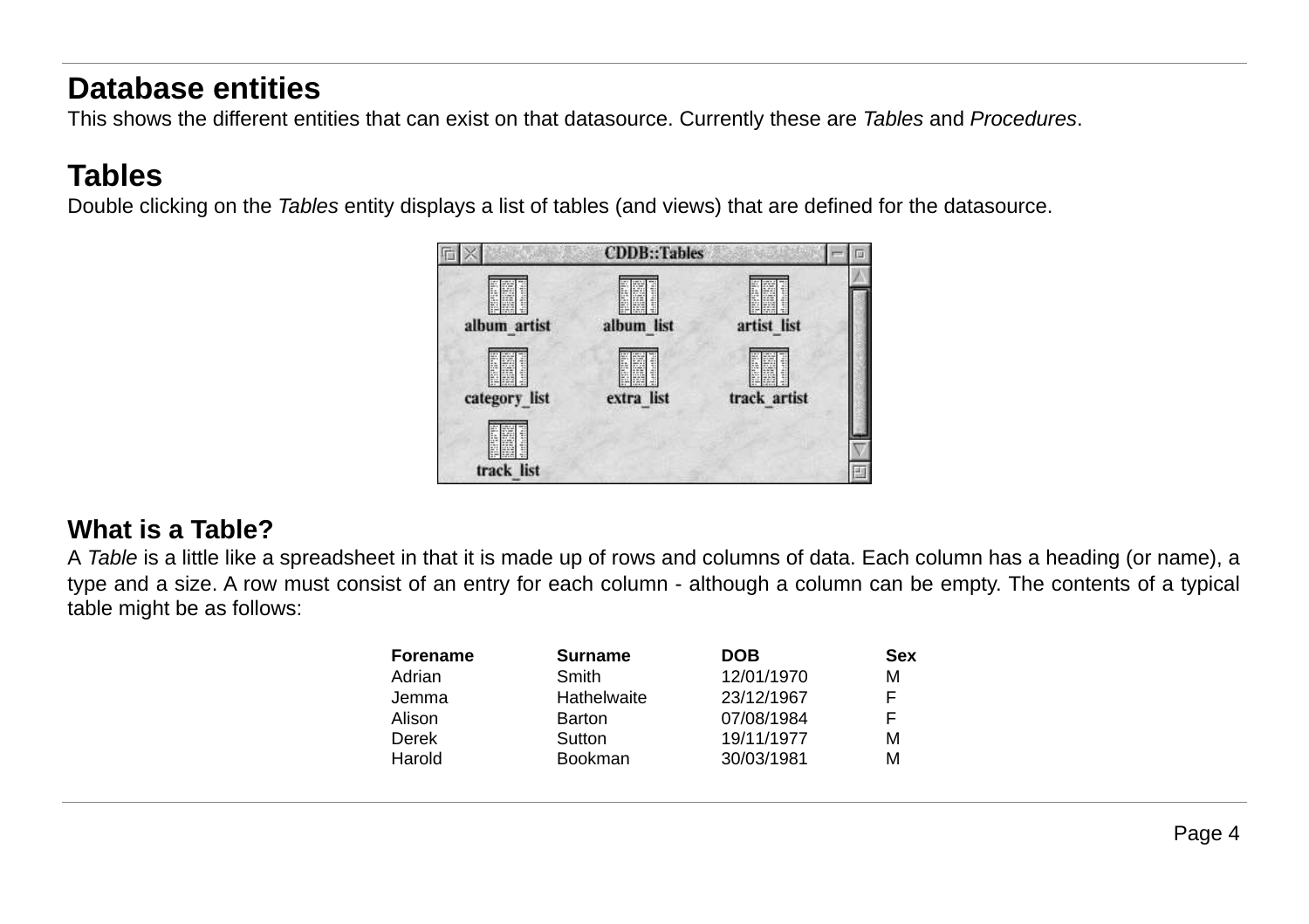# **Columns**

When a *Table* is double clicked on the *Columns* that make up the table definition are shown.



All that is shown here is information about the columns themselves, not the data contained within the columns. Rather thandisplaying just the name of the columns it can be useful to display the type and size as well. This can be done by choosing *Display* -> Full info from the main menu.

|             | <b>CDDB::album list Columns</b> |      |  |
|-------------|---------------------------------|------|--|
| album_id    | Integer                         | -10  |  |
| title<br>E. | LongVarChar                     | 8190 |  |
| category_id | Integer                         | 10   |  |
| cd id       | <b>LongVarChar</b>              | 8190 |  |
| year        | Integer                         | 10   |  |
| label       | LongVarChar                     | 8190 |  |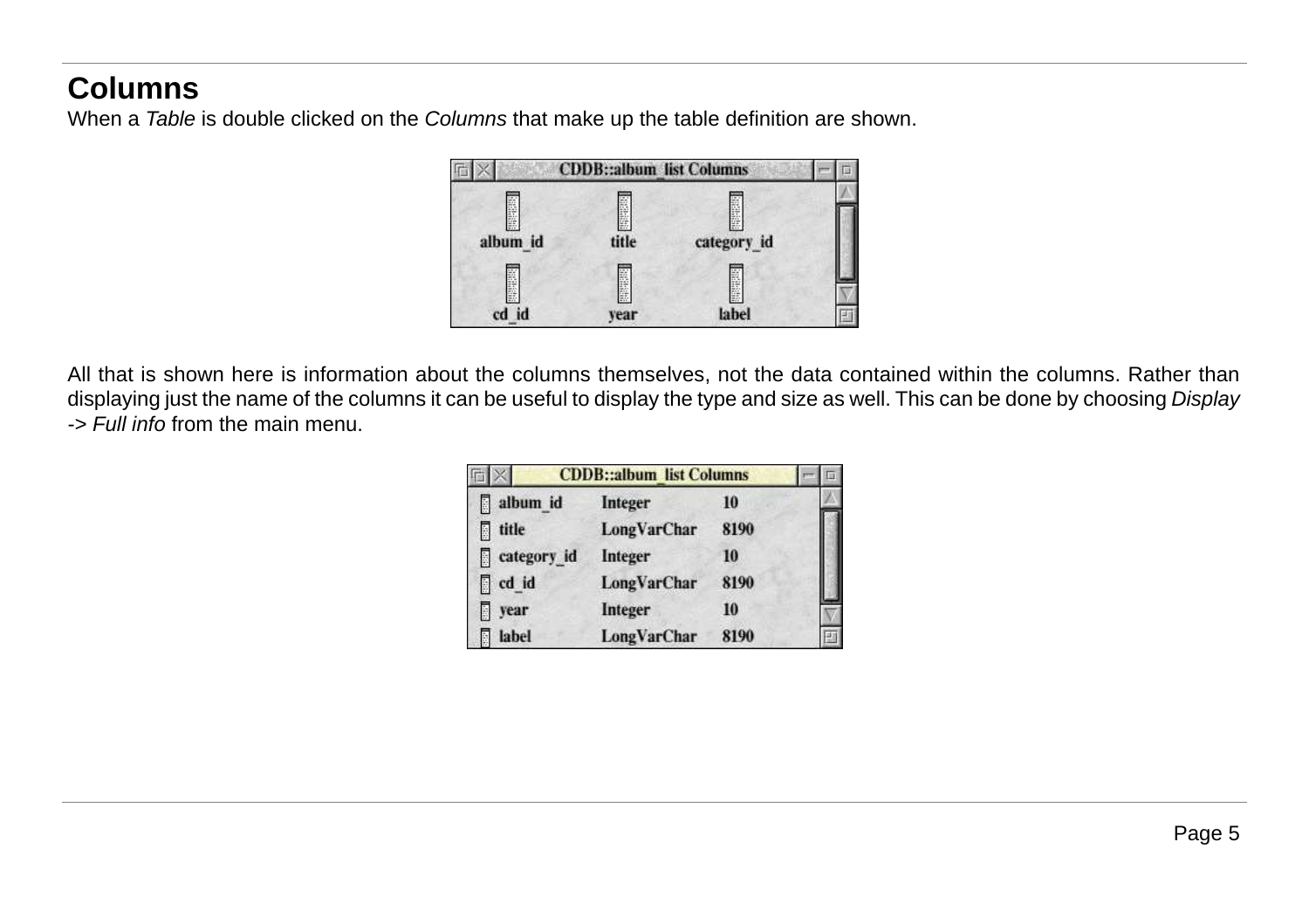# **Viewing data on a table**

The easiest way to view data is to highlight the table to view and choose *Item -> Return all rows...* from the main menu:



This will display a window showing all of the rows on the table:

|                                                 | <b>Query results</b>            |
|-------------------------------------------------|---------------------------------|
|                                                 | select * from artist list       |
| Run                                             |                                 |
| artist id                                       | name                            |
| $\mathbf{1}$                                    | <b>Domino</b> , Fats            |
|                                                 | Tom Robinson & Jakko M. Jakszyk |
|                                                 | Texas                           |
| $\begin{array}{c} 2 \\ 3 \\ 4 \\ 5 \end{array}$ | <b>Tiffany</b>                  |
|                                                 | <b>Various</b>                  |
| $\overline{\mathbf{6}}$                         | <b>Black, Clint</b>             |
| 7                                               | Montgomery, John Michael        |
| $\overline{\mathbf{8}}$                         | Strait, George                  |
| 9                                               | Griffith, Nanci                 |
| 10                                              | <b>The Mavericks</b>            |
| $\overline{11}$                                 | Smith, Connie                   |
|                                                 | 437<br><b>Rows returned</b>     |

By editing the query displayed in this window and clicking Run the result set can be changed.

The query does not have to be restricted to a SELECT statement against a single table, it can be any valid SQL query.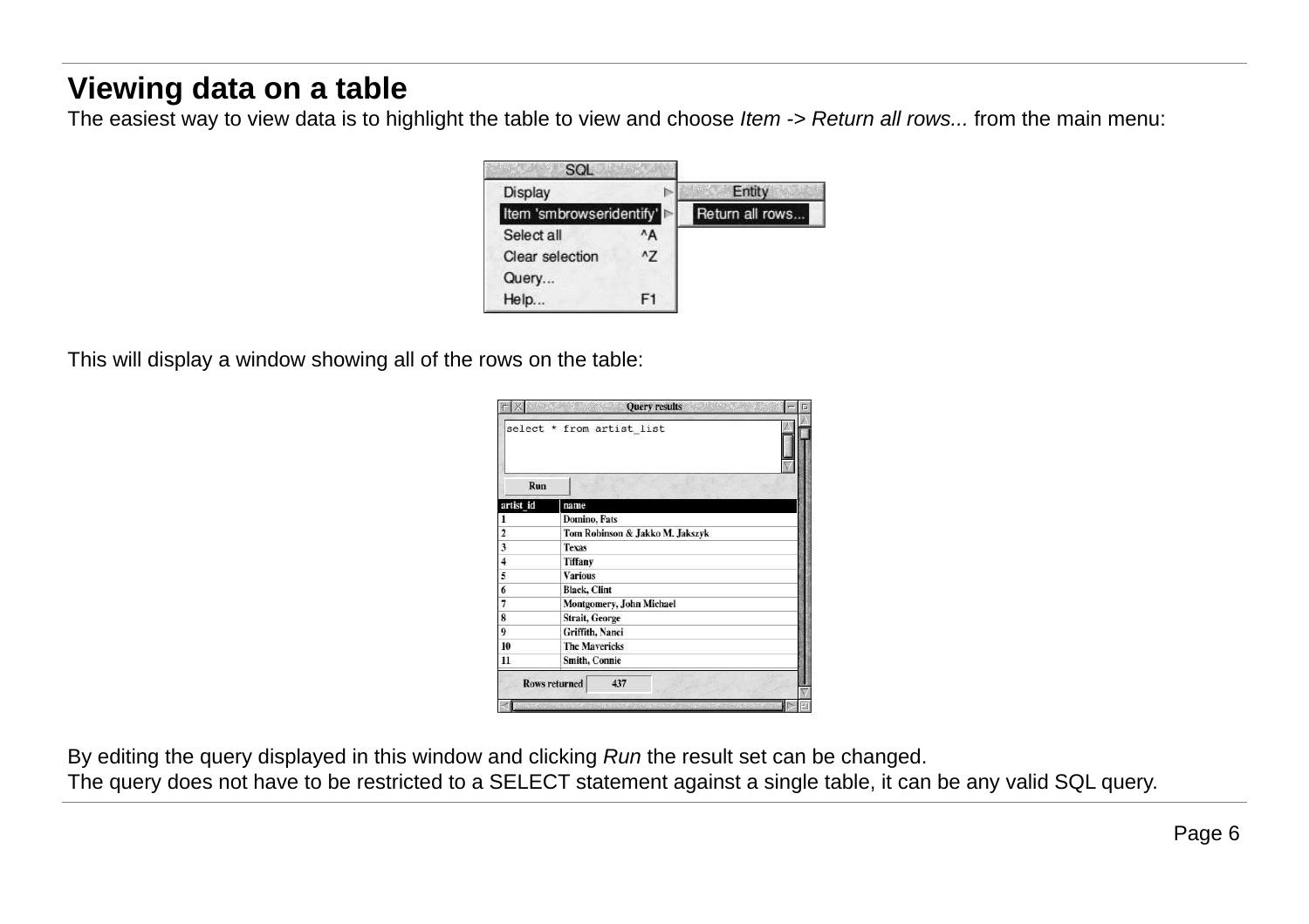### **Adding columns to a query**

Columns and Tables can be added to a query by highlighting the required items and dragging them to the query window. Their names will then be inserted into the query.



|                 |                            | <b>Query results</b> |          |
|-----------------|----------------------------|----------------------|----------|
|                 | select $*$ from album list |                      |          |
| Run<br>album id | title                      |                      | category |
|                 | The fat man sings          |                      | 1        |
|                 | We Never Had It So Good    |                      | ı        |
|                 | Say What You Want          |                      | 1        |
|                 | Could'up Room (ad cinada)  |                      | ٠        |
|                 | <b>Rows returned</b>       | 264                  |          |
|                 |                            |                      |          |

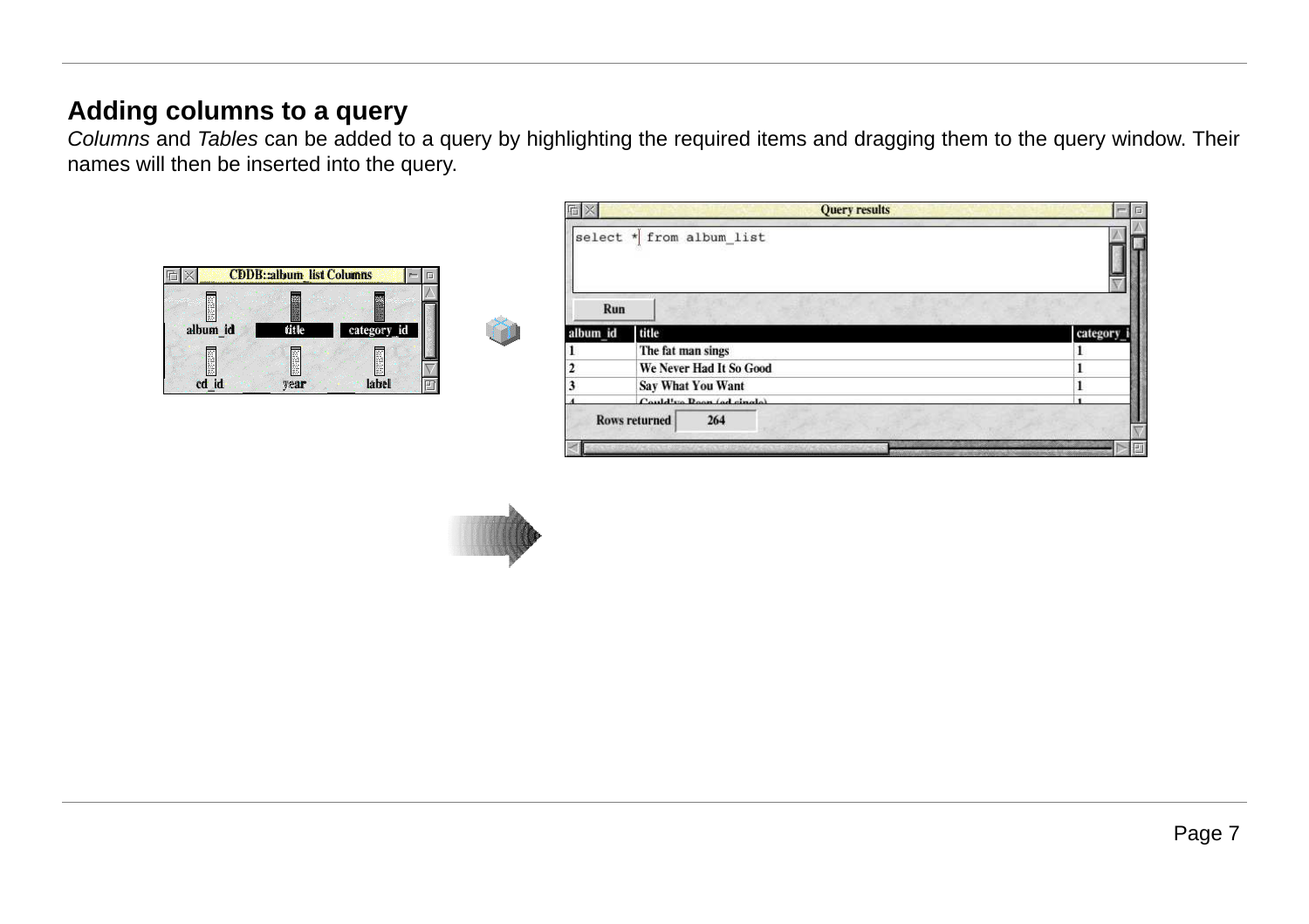# **Exporting data**

Data that is showing in a result window can be exported to other applications. Clicking *Menu* over the data displays a small export menu which allows the data to be exported as a Text, CSV or TSV file.

|                | SQL  |  |
|----------------|------|--|
| $\blacksquare$ | Text |  |
|                | CSV  |  |
|                | TSV  |  |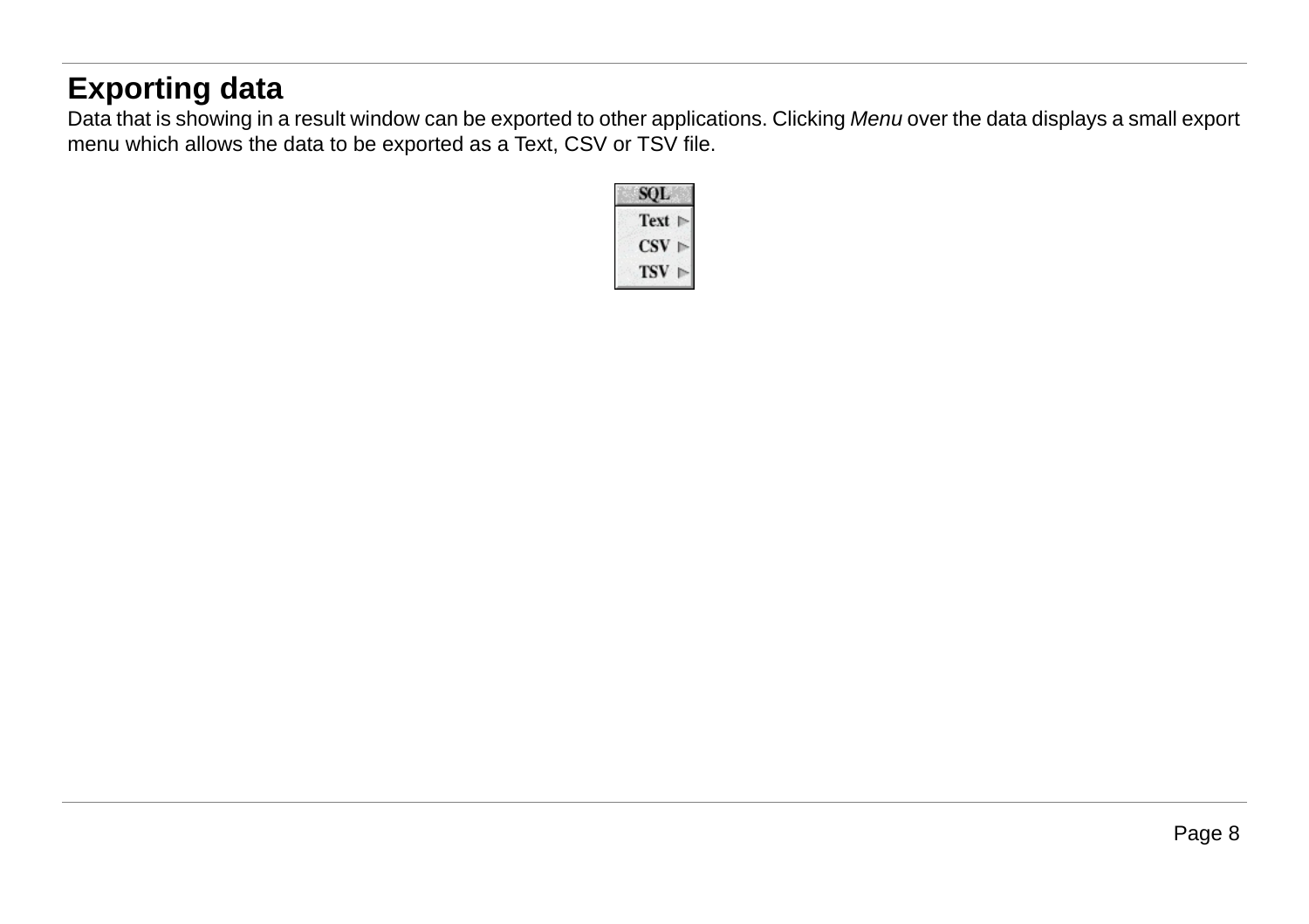# **The main menu**

The main menu is displayed by clicking Menu over a window:



The following options are available:

#### **Display**

Moving the pointer over this option shows the *Display* menu. This allows the size and level of detail for items to be set.

#### **Large icons**

Displays the items using large icons.

#### **Small icons**

Displays the items using small icons.

#### **Full info**

Displays the items using small icons and item information.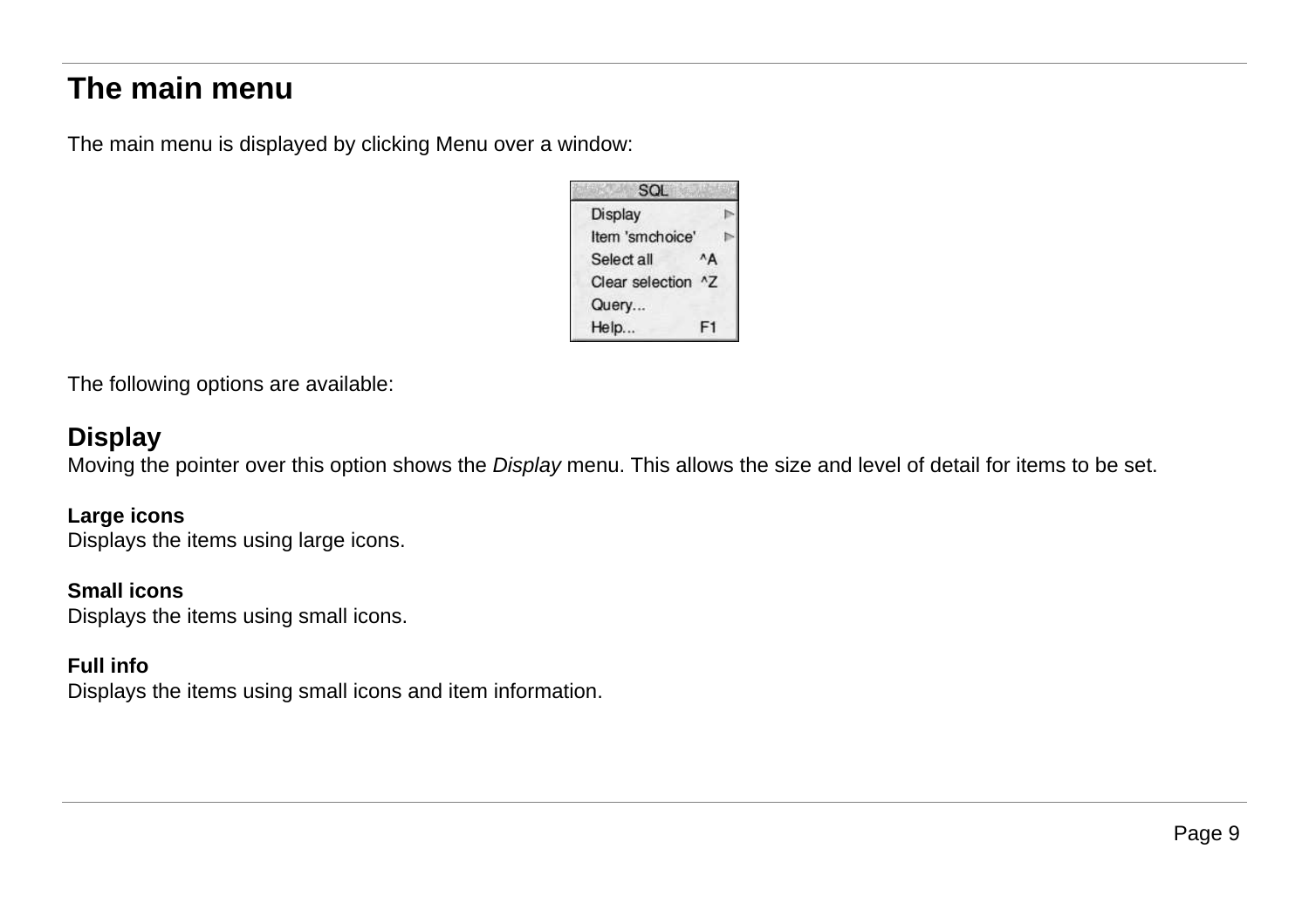# **Entity**

This provides a single item:

| Entity          |  |
|-----------------|--|
| Return all rows |  |

Choosing this item will return all the the rows of data for the Tables or Columns that have been highlighted.

#### **Select all**

Choosing this will cause all items to be selected. This can also be achieved by pressing **Control A**.

### **Clear selection**

Choosing this will cause all selected items to be unselected. This can also be achieved by pressing **Control Z**.

### **Query**

Choosing this item will display a blank query window allowing a new query to be entered.

# **Help**

Choosing this item will display the application help.